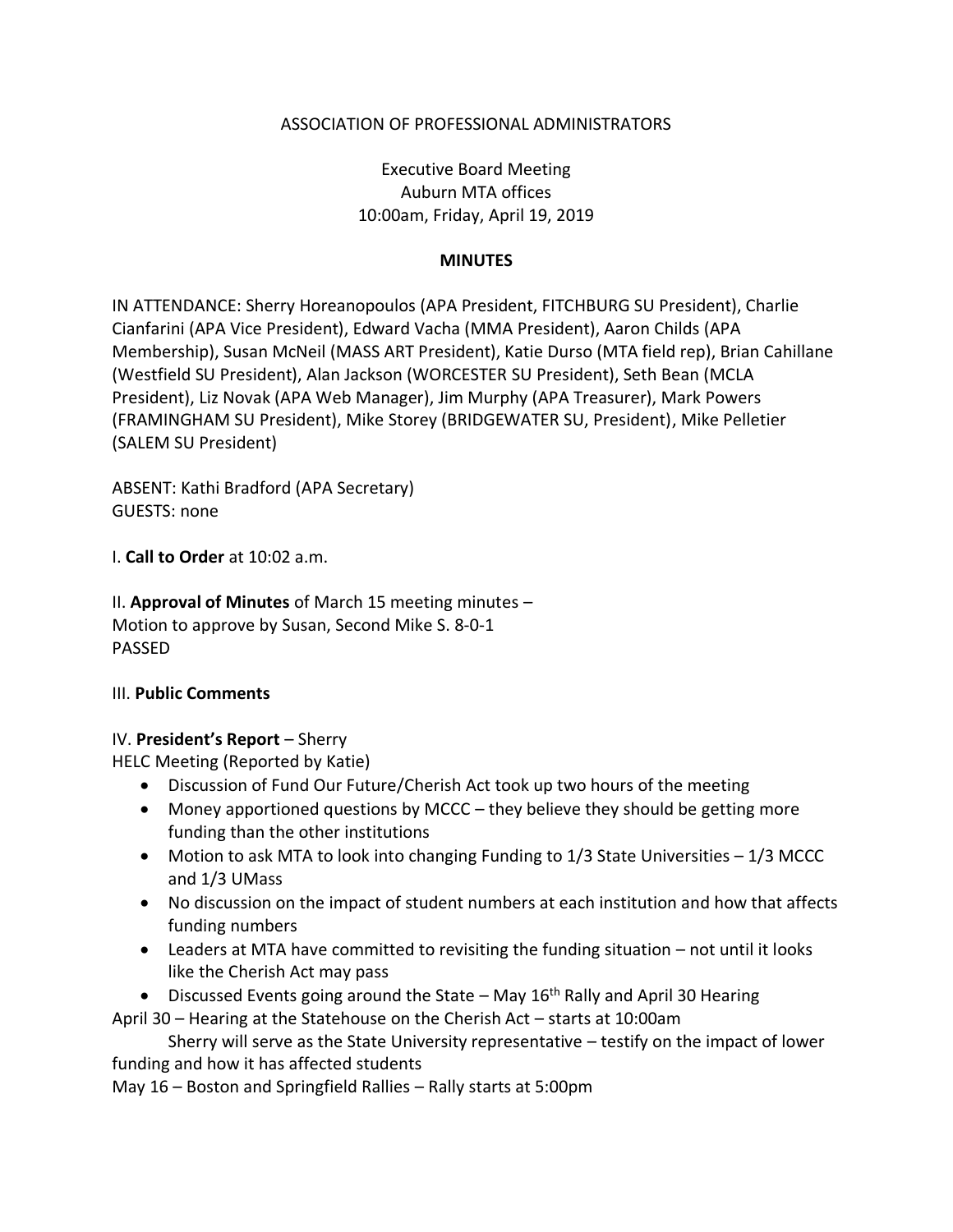New, allegedly "finished" contract has been sent to Sherry from Jim Cox – she will distribute via email. Please review it

New Business Item for MTA Annual Meeting dues structure – email Mary Gilgallon at MTA to get this item on the floor for consideration

The NEA/RA and MTA registrations are complete. We have 15 registered attendees for the MTA Meeting and 2 Delegates to the MTA/RA

Dinner at the MTA Annual meeting will be at 7:30 at a Brazilian Steakhouse

### IV. **Treasurer's Report** – Jim

Everyone has received an email copy of the monthly report. a. Payroll due on Tuesday, April 23 by 12:00pm to Jim Murphy b. Please send report sent via email to Jim's new [jgmurphy02382@gmail.com.](mailto:jgmurphy02382@gmail.com) Motion to Accept - Seth, Seconded by Ed Vote: 9-0-0 Passed

### V. **Membership and Data** – Aaron

a. 1437 members, up 6 since March b. 119 non-dues paying members, up 5 since March c. MTA has upgraded its Application for membership – requires a \$15.00 yearly fee in order for Aaron to update the data and have access Motion to pay the yearly MTA fee of \$15.00 for access to the database of members – Susan, Seconded by Sherry Vote: 9-0-0 Passed

### VI. **Health and Welfare Report** – AJ

No H&W meeting this month due to lack of Quorum (which has become an issue with the Labor side of the house – Management has been showing up)

Two Labor representatives need to be replaced H&W Trust is doing well

### VII. **Website** – Liz

- a. Security update has been done to the Site
- b. Liz has been posting news (MTA items)
- c. Question of the Month "Day off" was added
- d. Added Google Analytics
- e. Audits are posted
- f. Local information has been added
- g. Upcoming month copy of new Agreement draft posted by April 26<sup>th</sup>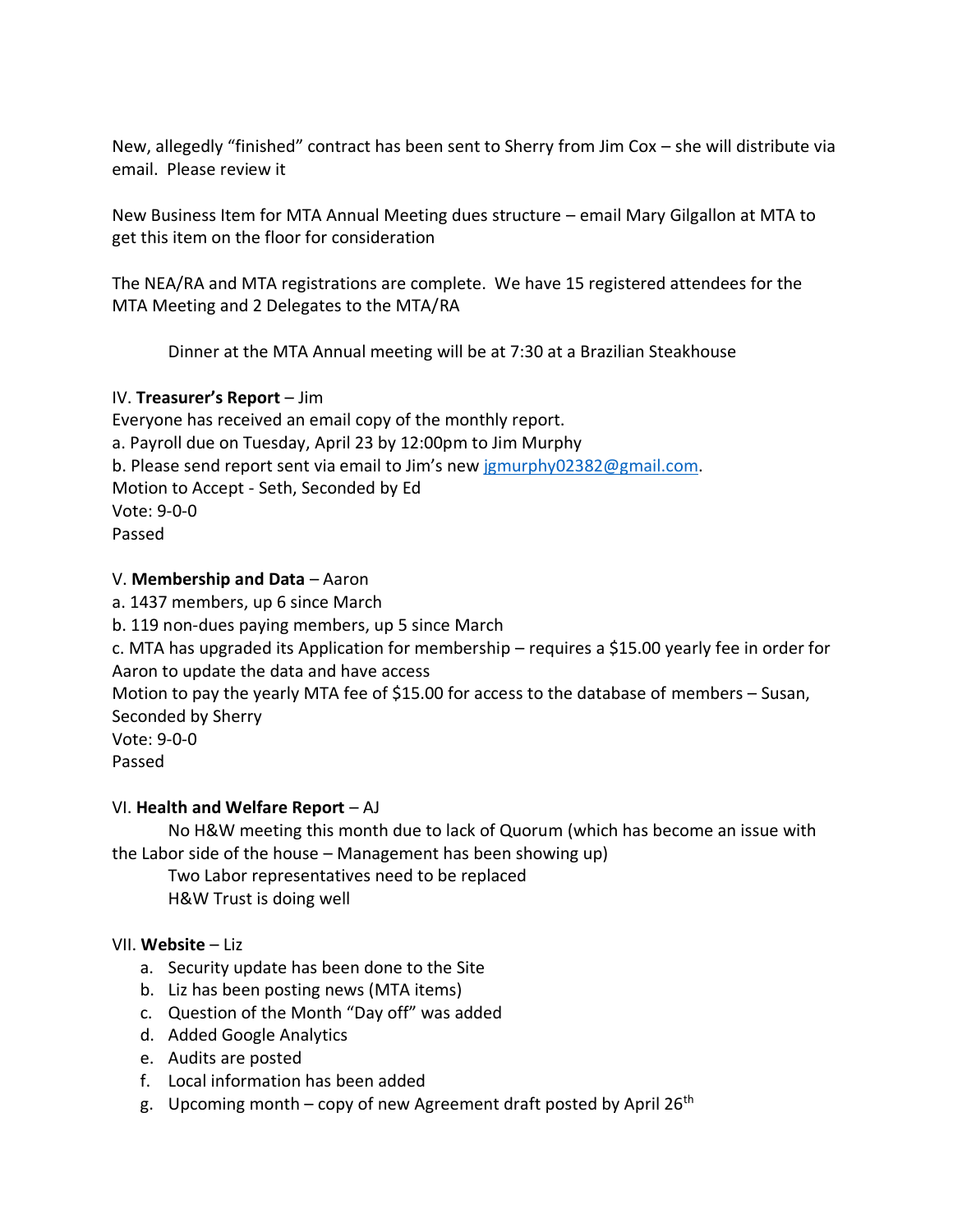- a. Prevent people from printing a PDF of the old Agreement will add watermark
- h. What news to feature over the next month?
	- a. Cherish Act Hearing on April 30<sup>th</sup>.
	- b. New Question of the Month Do I HAVE to do my Employee Narrative
		- i. Sherry will draft the answer and why

### VIII. **Committee Reports**

a. Budget – Mike S

i. No interested applicants for Treasurer position at this time. Jim will continue to act as Treasurer until a replacement can be found.

Will post a simplified Job Description on the web and via email to try to generate interest in the position

# b. Employee Relations working group – Mark P

i. Motion for MTA annual meeting – everyone received it. Sherry will contact MTA to find out how to get this on the floor – UPDATE: Deadline for Bylaw motions was BEFORE we began this discussion. Will look into other ways to introduce.

c. Professional Development – Edward

i. NEA/MTA conferences – Registrations are complete

# IX. **Old/New Business**

a. Information for Operations Manual – Kathi shared missing items last month. Please provide the information about your local or state information

b. Pens – PENS are in and are to be distributed today

c. We are in the cycle to purchase your new computer. Please do it.

Mike Pelletier asked about stipend for Grievance Officer

Motion by Mike P: Add a stipend for elected Grievance Officers at local chapters. Seconded by Brian.

# Discussion:

Salem has always been very busy with major issues. It is difficult to maintain people to deal with grievances. There are a lot of labor actions at Salem. Adding a stipend for the grievance officer will demonstrate appreciation and value for the work they are doing.

Sherry supported this motion and also asked that if Presidents are serving both duties – they should also receive a small stipend increase.

Mark suggested that the local bylaws be adjusted to ensure that the Grievance Officer be covered under contract language that provided job security (at least 4 years of service?)

Friendly amendment made by Mike S – Stipend for Grievance Officers should follow the structure of the Membership coordinators stipends Accepted by Mike P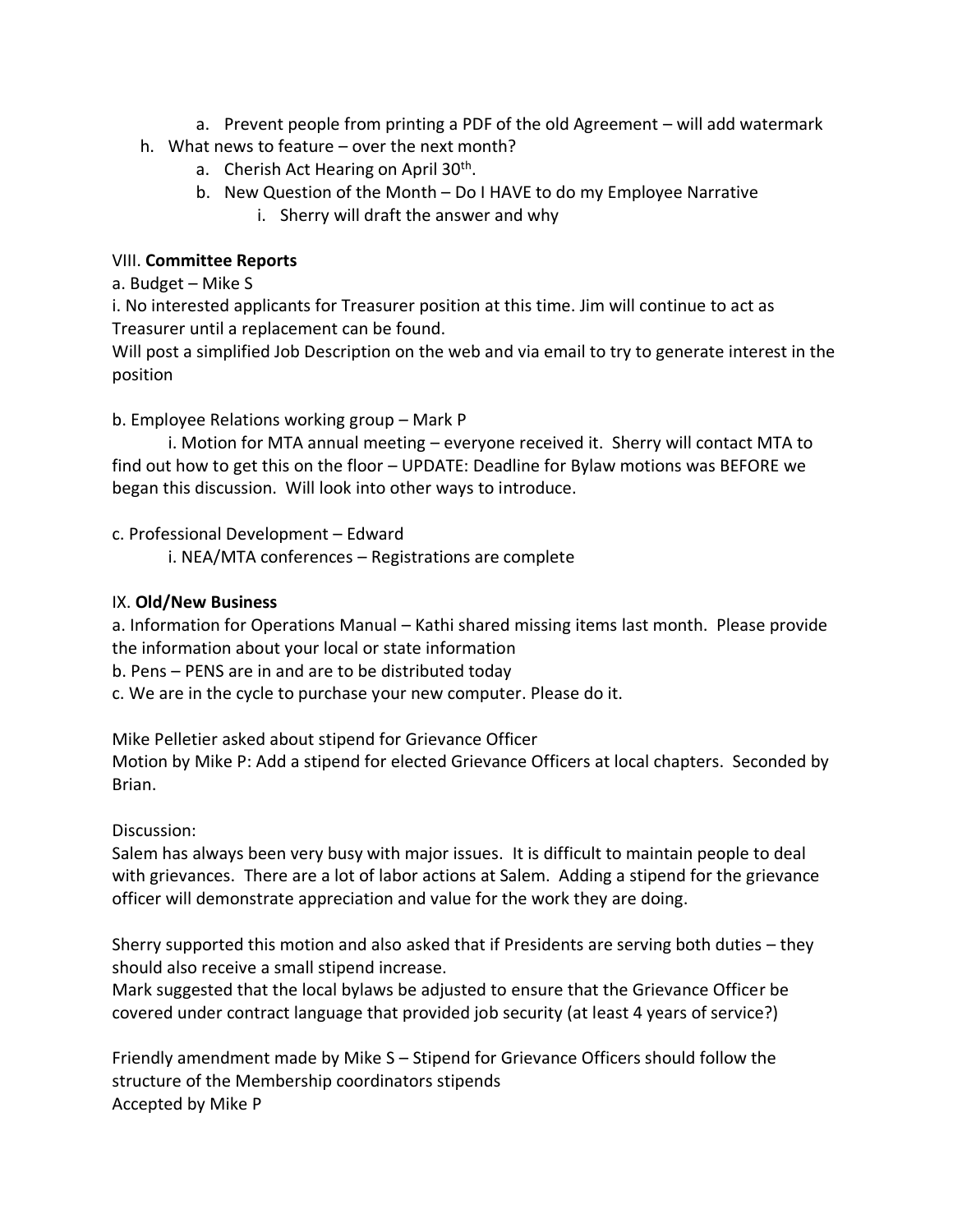New Motion:

Motion by Mike P, Seconded by Brian.: Add a stipend for elected Grievance Officers at local chapters. Stipend for elected local Grievance Officers should follow the tiered salary structure of the Membership coordinators stipends (by local population).

Discussion following the friendly amendment included making sure the APA addresses the Bylaw changes. This does not preclude us from allowing the grievance officers to receive a stipend

Vote on the Amendment, 5-5-0 Vote fails

After further discussion/explanation. Sherry moved and Brian seconded to end discussion

7-3-0 Friendly Amendment passes

Sherry made the following amended Motion, Seconded by Mike S: If a local chapter president is also serving as the local chapter grievance officer, the stipend for that President will be increased by \$50.00, beginning July 1

Vote 8-0-2

Full motion:

Motion by Mike P, Seconded by Brian.: Add a stipend for elected Grievance Officers at local chapters. Stipend for elected local Grievance Officers should follow the tiered salary structure of the Membership coordinators stipends (by local population). If a local chapter president is also serving as the local chapter grievance officer, the stipend for that President will be increased by \$50.00. Payment will begin on July 1, 2019

Vote 9-0-1

Comment – If the local chapter bylaws do not have elected Grievance Officer – local bylaws should be changed to reflect the needs of the Chapter.

# **Next meeting will be MTA Annual Meeting on May 3 & 4 in Boston. Additional Meeting on May 17 at Worcester State**

### X. **Institutional Issues**

#### XI. **Announcements**:

a. Please submit bylaws for your local if you have not done that already.